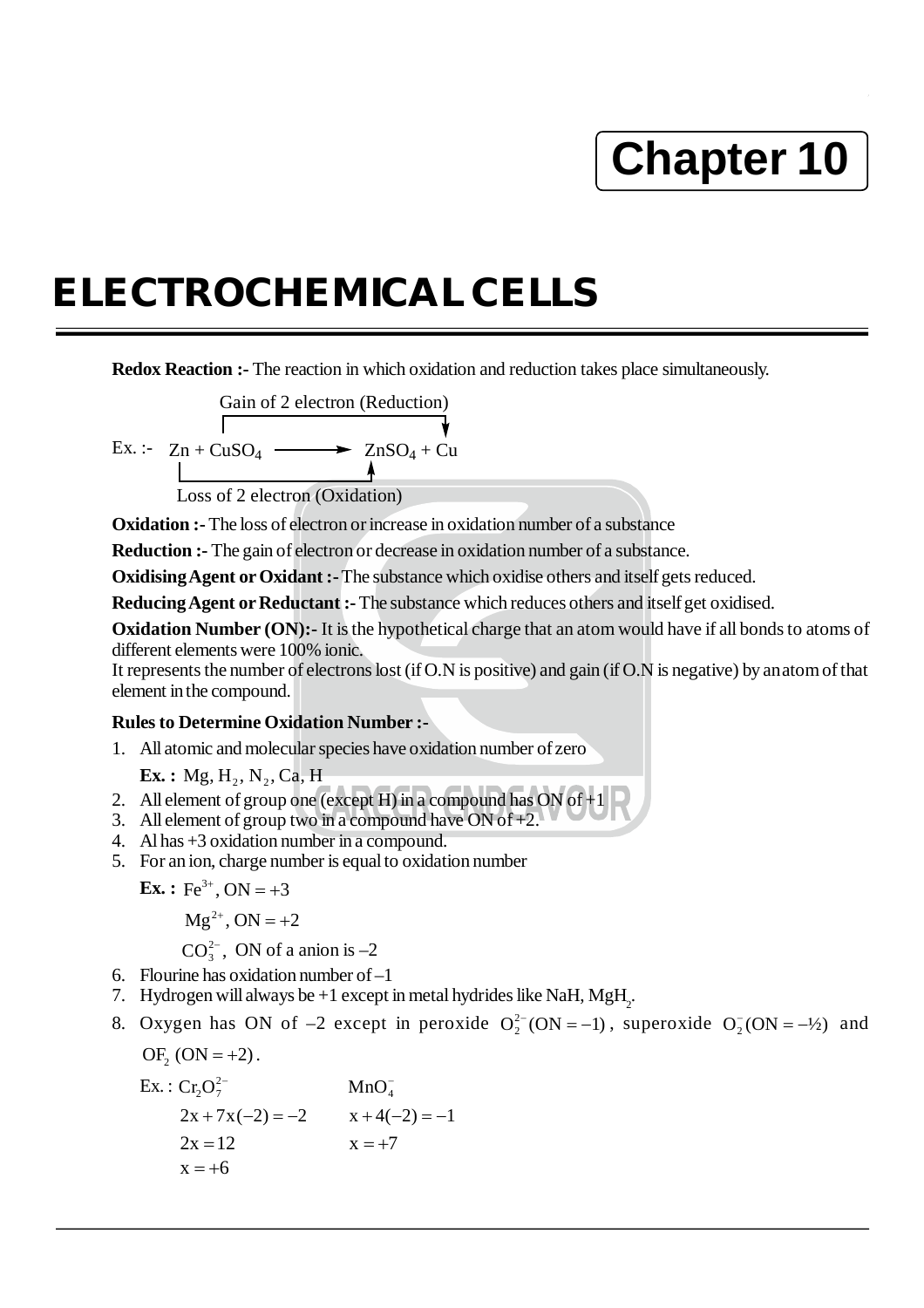

Electro Chemical Cells

 $\sqrt{2}$ Galvanic Cells (Chemical Energy  $\rightarrow$  Electrical Energy) **Galvanic Cell :-**

Electrolytic Cells  $(Electrical Energy \rightarrow Chemical Energy)$ 



**Anode (Oxidation) :**  $Zn(s) \longrightarrow Zn^{2+}(aq) + 2e^{-}$ 

**Cathode (Reduction) :**  $Cu^{2+}(aq) + 2e^- \longrightarrow Cu(s)$ 

$$
\text{Net Reaction}: \qquad \text{Zn}(s) + \text{Cu}^{2+}(aq) \longrightarrow \text{Zn}^{2+}(aq) + \text{Cu}
$$

**Salt Bridge :** It is a U-shaped tube containing a solution of an inert electrolyte such as KCl, KNO<sub>3</sub> or  $NH_{4}NO_{3}$ .

**Characteristics :** (i) Mobilities of ions should be same

(ii) Ions should not get oxidised or reduced during the process.

**Function :** (i) Maintain the flow of current

(ii) Maintain the electrical neutrality of anodic and cathodic compartment

Potential difference develops between electrodes and the electrolyte is called electrode potential.

When half cells are connected by a wire, the difference in the reduction potential of cathode and the reduction potential of anode is called cell potential.

$$
E_{\mathrm{cell}} = E_{\mathrm{r}_{\mathrm{cathode}}} - E_{\mathrm{r}_{\mathrm{anode}}}
$$

When pressure is 1 bar, temperature is 298K and the concentration of solution is 1M, the cell potential is called standard cell potential  $\left( \mathrm{E}_{\text{cell}}^{0}\right)$ 

$$
E_{cell}^0 = E_{r_{(cathode)}}^0 - E_{r_{(anode)}}^0
$$

 $E_{\text{red}}^0 \uparrow$  O · A  $\uparrow$  E<sub>red</sub>  $\downarrow$  R · A  $\uparrow$ 

**Reduction Potential :** Tendency to reduce. Higher the reduction potential, more easily the species will reduced  $\bm{Ex.:}\,\,\, {\rm E}_{\rm Ag^+|Ag}^0 = 0.80{\rm V} \qquad \qquad {\rm E}_{\rm Cu^{2+}|Cu}^0 = 0.34{\rm V} \qquad \qquad {\rm E}_{\rm Zn^{2+}|Zn}^0$  $E_{Cu^{2+}CO}^{0} = 0.34V$  $E_{Zn^{2+}|Zn}^{0} = -0.76V$ 

**Reduction Tendency :** Ag > Cu > Zn

**Oxidation Potential :** Tendency to oxidise. Lower the reduction potential, more easily the species will oxidise. **Oxidation Tendency :** Zn > Cu > Ag

**Strength of Oxidizing Agent :-** Higher the reduction potential, strongest the oxidizing agent.

**O.A.**:  $Ag > Cu > Zn$ .

**Strength of Reducing Agent :-** Lower the reduction potential, strongest the reducing agent

**R.A :-**  $Zn > Cu > Ag$ .